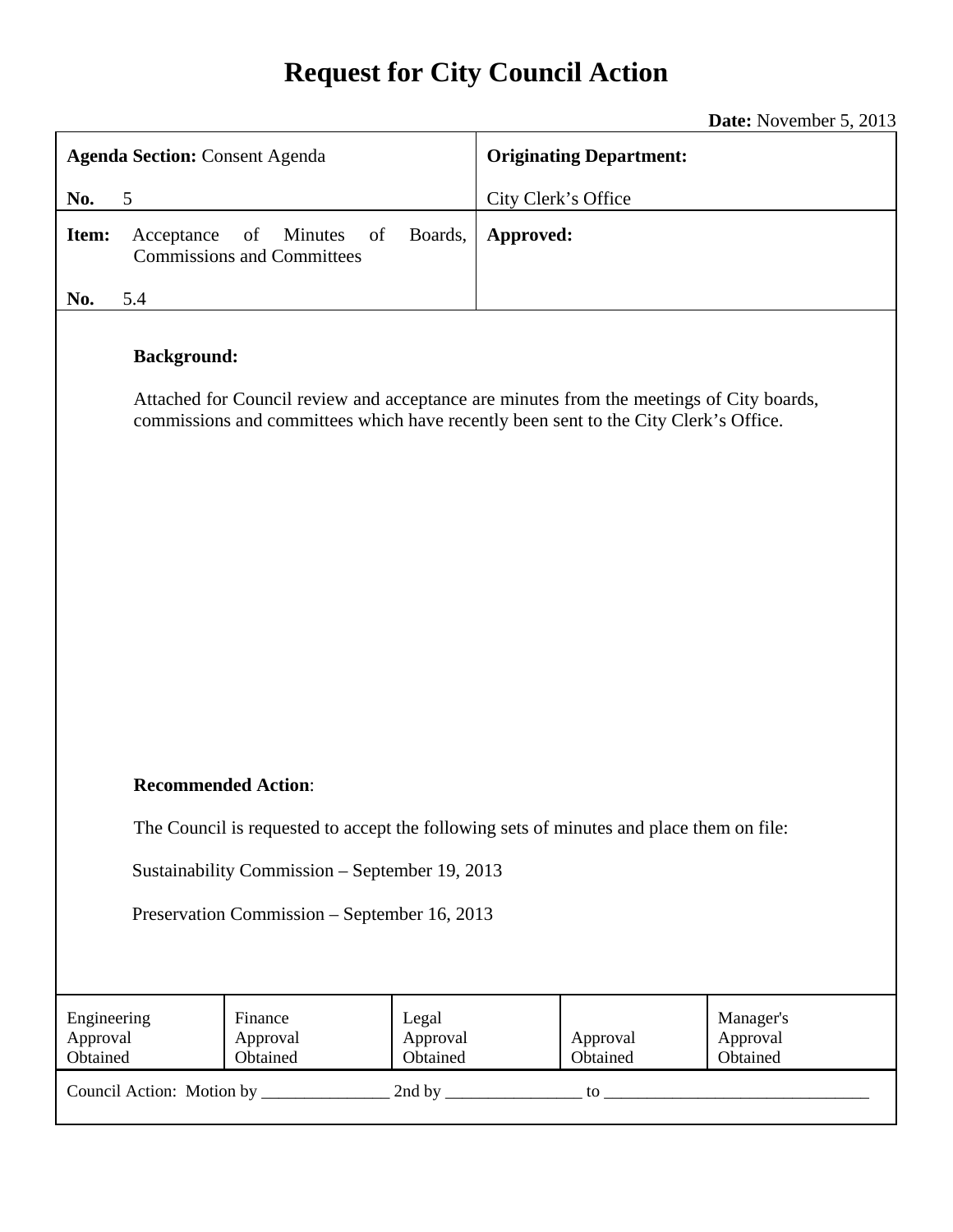## **MINUTES City of Carbondale Sustainability Commission Thursday, September 19, 2013 City Hall / Civic Center – 6:00 p.m***.*

| Roll Call:<br>$1_{-}$   | Ms. Wagner called the meeting to order at 6:14 p.m.                                           |  |  |  |
|-------------------------|-----------------------------------------------------------------------------------------------|--|--|--|
| <b>Members Present:</b> | Ms. Wagner, Mr. Kunath, Mr. Monty, Ms. Bonney, Mr. Thorne, Mr.<br>Beck, Mr. Loos, Ms. Shimada |  |  |  |
| <b>Members Absent:</b>  | Mr. Stewardson,                                                                               |  |  |  |
| <b>Staff Present:</b>   | Loren Polley                                                                                  |  |  |  |
| <b>Others Present:</b>  | Three SIUC students. Keep Carbondale Beautiful Director Sarah Heyer                           |  |  |  |

**Minutes**: Motion by Mr. Loos, second by Mr. Thorne, all in favor, of approval of July 18, 2013, minutes

#### 2. **Communications:**

Review of the current Status Report of the Former Koppers Wood-Treating Site. Discussed site education to residents.

#### **Old Business:**

#### **Energy Committee –**

**Bike Path /Green Space Committee –** The state is restriping on Illinois Route 13 and added bike lanes from Marion toward Poplar.

#### **Recycling Committee –** Styrofoam ban

New Business: Motion by Mr. Loos, 2<sup>nd</sup> by Mr. Beck, all in favor, to amend the logo on the website with "Sustainability Commission" over top. Motion by Mr. Loos, 2<sup>nd</sup> by Mr. Kunath, all in favor, to authorize the Chair/Ms. Wagner to send a letter to Mr. Chris Wallace to utilize an intern to gather data for a future recommended bike plan. Motion by Mr. Loos,  $2<sup>nd</sup>$  by Mr. Kunath, all in favor, for a recommendation for the City to adopt a complete streets policy.

**Adjournment:** With no further business to be conducted Ms. Wagner adjourned the meeting at 7:20 PM.

3. Respectively submitted by Loren K. Polley, City of Carbondale Staff Liaison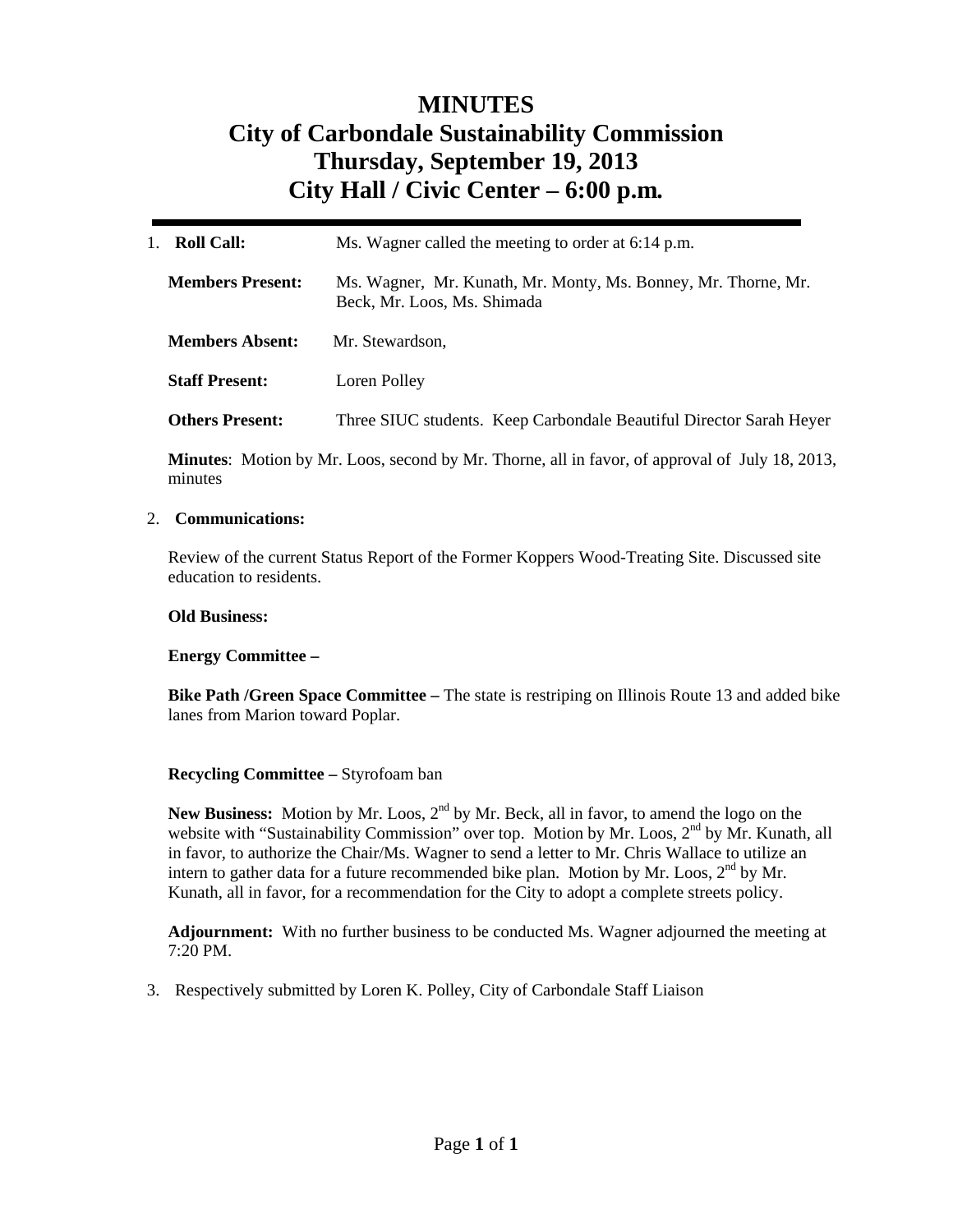### **MINUTES**

### **City of Carbondale Preservation Commission Monday, September 16, 2013 City Hall/Civic Center – 7:00 p.m***.*

1. **Roll Call:** Chair Parkinson called the meeting to order at 7:00p.m.

**Members Present:** Benedict, Clark, Doherty, Ittner, Parkinson, Comparato (7:05)

**Members Absent:** Booker, Sigler, VanAwken

**Staff Present:** Price, Sergeev

**Guests:** Lee Fronabarger

2. **Approval of Minutes:** Ms. Ittner moved, seconded by Mr. Clark, to approve the minutes of June 17, 2013. The motion passed on a unanimous voice vote.

#### 3. **Communications and Reports:**

**A.** Educational and Technical Committee

Ms. Ittner stated that a Beatle's sign will be unveiled on Saturday that is similar to the historical signs in Carbondale. She said that some pledges have been made from a few churches that will nearly cover the cost of a sign, and that the churches should remain anonymous for now. She added that the university is also making a donation, and that she is taking the same materials over to Dr. Cheng that she had taken to Dr. Poshard so that she knows what the Commission is doing.

Mr. Parkinson stated that he doesn't think anyone has any objection to Ms. Ittner taking the materials over to Dr. Cheng on behalf of the Commission. There was none.

**B.** Nomination and Hardship Committee

No Report

**C.** Work Plan Committee

No Report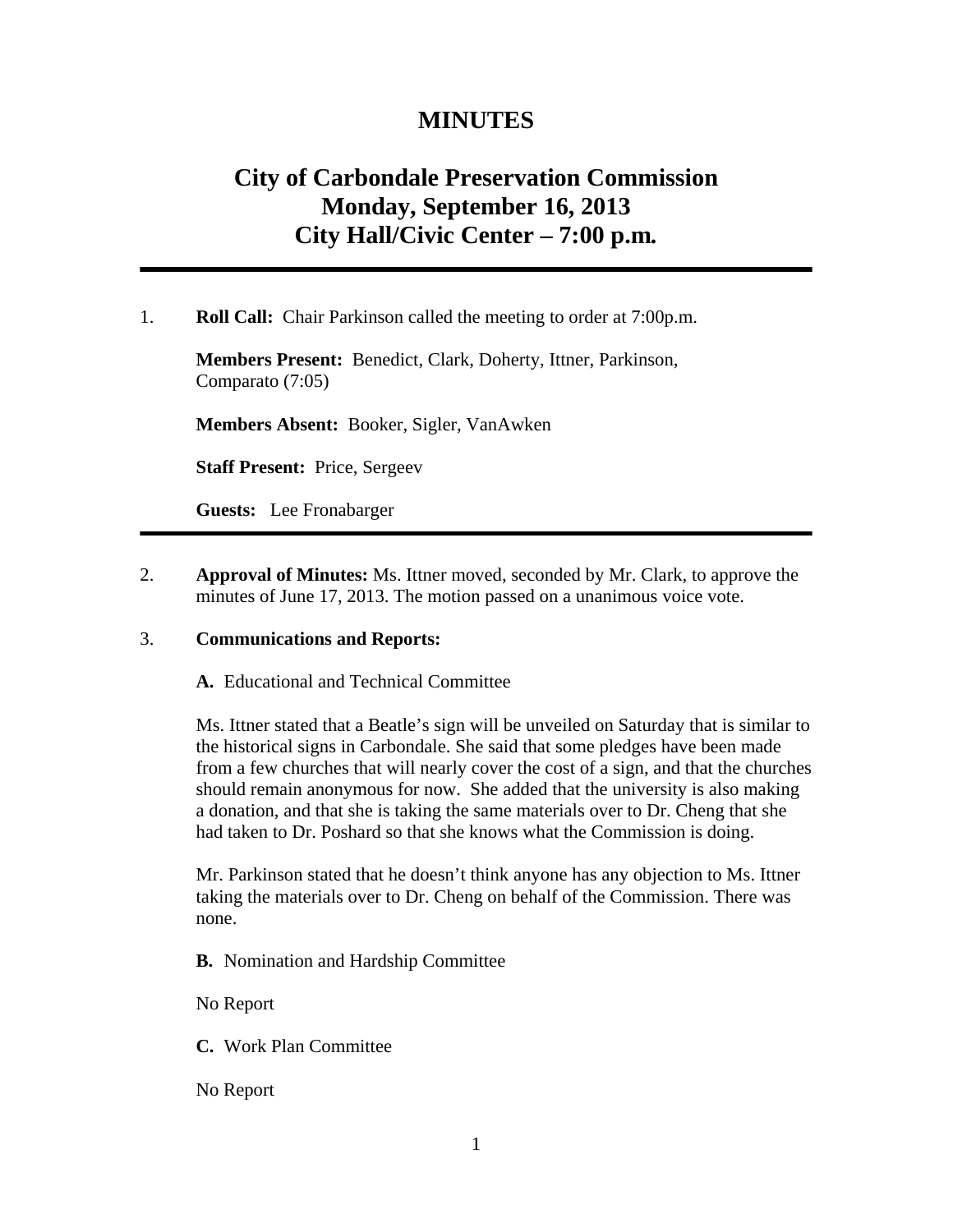#### **D.** Certificate of Appropriateness Committee

Mr. Parkinson stated that there have been two meetings with Home Rentals about their development on Monroe Street. Following the first meeting, they came back with some changes for the second meeting, where there were some representatives of the Arbor District Neighborhood Association. No one had any complaints regarding Home Rentals' plan, and Mr. Parkinson signed a letter authorizing them to move forward. He added that the letter contains a list of conditions that enforcement will assure are adhered to. He then spoke about meeting with folks who had an idea for the land that held the former Tuscan Lodge, but said that no further talks are scheduled at this time.

Mr. Parkinson then skipped item E and went to item 4.A on the agenda.

#### **E.** Varsity Center Presentation

Mr. Peter Pirmann stated that he is the current president of Varsity Center for the Arts, and introduced the past president Jack Langowski. He stated that they were there to ask for some guidance and approval for some things they wish to do to the façade of the Varsity Theater.

Mr. Jack Langowski reviewed some history of the building, then proposed changes to the exterior of the Varsity as well as some seating changes on the interior to improve multiple venues.

There was also discussion regarding the flooding issues that occur at the Varsity during heavy rains, which has postponed moving forward on their improvement plans, and about asking the City and the public for assistance in correcting this major problem.

Mr. Parkinson stated that, since the Varsity is a designated landmark, they should move forward on their exterior façade after holding a meeting with the Certificate of Appropriateness Committee. He added that the Commission would be happy to put their support in a letter to the City, if desired. He thanked the gentlemen for coming and for their presentation.

#### 4. **Old Business:**

#### **A.** Discussion on Plaques

Mr. Parkinson asked Mr. Price if the fund has actually been set up for the plaque donations.

Mr. Price responded yes, that donations should be payable to the City and sent directly to him with a notation that it is for the historic marker fund.

Mr. Parkinson stated that he would like to discuss this at the next meeting, then went back to 3.E on the agenda.